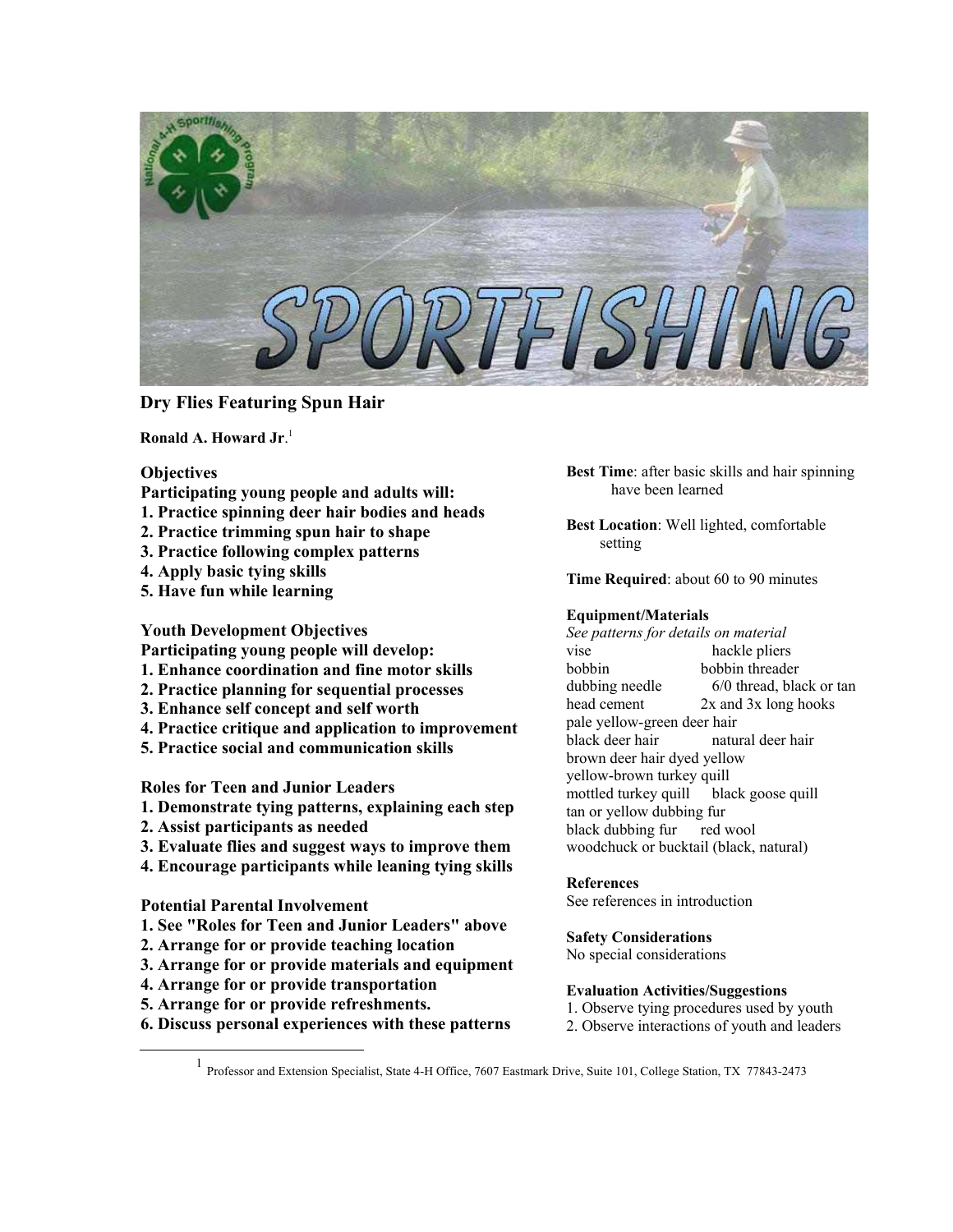- 3. Observe trimming techniques
- 4. Observe proportions and detail work
- 5. Observe ability to evaluate personal ties
- 6. Observe communications among participants 7. Observe confidence and experimentation by
- participants

#### **Lesson Outline**

#### **Presentation**

- I. Spinning hollow hair
	- A. Exception to hold tightly bind tightly
		- 1. Relaxing fingers as the thread tightens
		- 2. Allowing material to roll around the hook
	- B. Flare, spin and pack
		- 1. Flaring because of pinching hollow hair
		- 2. Spinning
			- a. Rolling around the hook shank
		- b. Winding through hair to lock in place
		- 3. Packing for a tighter body
			- a. Thumbnail and fingernail technique
				- 1) Push spun hair together with nails
				- 2) Turn or two in front of clump
				- 3) apply multiple small clumps
			- b. Packing tools like pen body
	- C. Trim to shape
		- 1. Removing excess material to final shape
		- 2. Keeping scissors flat
	- 3. Easy to take more off -not to put back on
	- 4. Watch the scissor tips!
- II. Tying the oak leaf roller (inch worm)
	- A. Pattern
		- 1. Hook
		- a. 2x 3x long light wire
		- b. Size 14 to 10
		- 2. Thread
			- a. 6/0 to match head color
			- b. Monocord or 3/0 if needed
		- 3. Body
			- a. Deer body hair spun and clipped
			- b. Color to match natural larvae
				- 1) Light green
				- 2) Tan-yellow
				- 3) Brown
				- 4) usually does not make a difference
	- B. Tying procedure
		- 1. Select and clamp hook in vise
		- 2. Attach thread at rear of shank
		- 3. Select a small bunch of dyed deer hair
			- a. 8-10 hairs about enough
		- b. Natural tips to the rear
		- 4. Hold in place and bind loosely
			- a. Two loosely applied wraps

#### **Application**

**DEMONSTRATE** spinning a small clump of deer hair on a hook. **NOTE** that many small clumps packed together are better than a few larger clumps.

**DEMONSTRATE** the packing and trimming technique, including keeping the scissors flat rather than cutting with the tips. **STATE** that trimming to shape is merely cutting away anything that does not look like the item being tied.

**NOTE** that caterpillars like inchworms and oak leaf rollers are used during the summer by fish in wooded areas. These simple patterns can be very effective when the Aworms@ are falling into the streams or lake edges.

**PASS** out the materials for the pattern as the pattern is discussed.

*Note: If the kids are having problems breaking the tying thread try going to monocord or 3/0 material rather than 6/0.*

**SELECT** hair and thread colors to match local natural insects. **NOTE** that most of the time, the shape and size of the pattern is adequate to draw strikes from surface-minded fish.

**DEMONSTRATE** the tying procedure and leave the finished fly in the vise for a model.

**HOLD** the hair moderately tightly in place while placing a couple loose wraps of thread over the bundle. **RELAX** the grip on the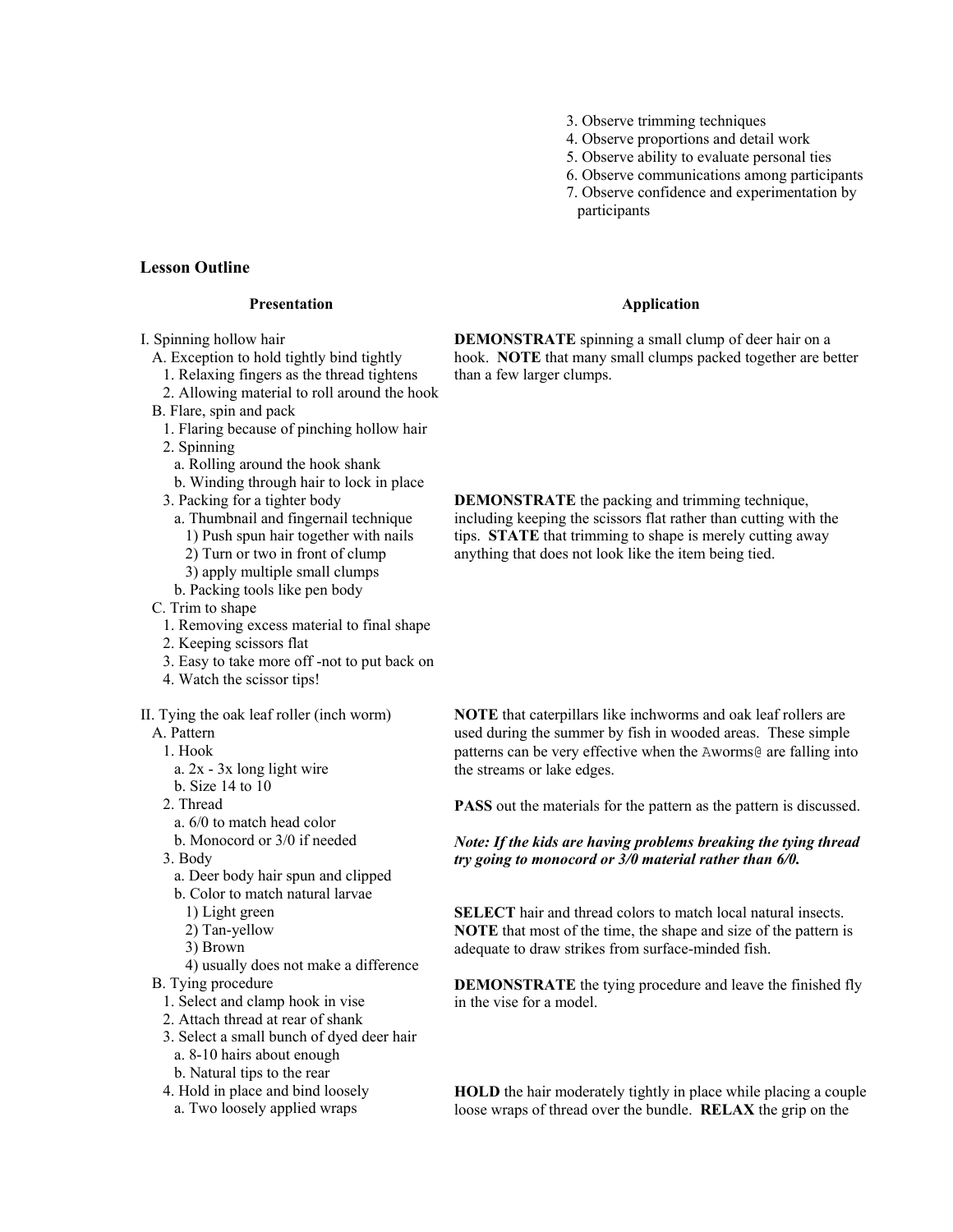- b. Increase pressure on thread while relaxing grip on hair
- 5. Increase pressure, allowing hair to spin and flare around hook
- 6. Pack hair tightly
- a. Thumbnail and index fingernail
- b. Pen barrel packer
- c. Specialized tools
- 7. Anchor with a couple wraps of thread
- 8. Repeat until shank covered with spun hair
- 9. Wind and whip finish head
- 10. Trim body to shape
- a. Hold scissors parallel to the shank
- b. Trim carefully
	- 1) Trim to shape of natural
	- 2) Remove anything that does not look like the natural being imitated
- III. Tying a dry muddler
	- A. Pattern
		- 1. Thread black or amber 6/0
		- 2. Tail yellow mottled turkey slips
		- 3. Body yellow or tan dubbing
		- 4. Underwing brown bucktail dyed yellow
		- 5.Wings dyed mottled turkey slips
		- 6. Head and legs spun deer hair trimmed to shape
	- B. Tying instructions
	- 1. Attach thread at rear of shank
	- 2. Select and cut tail of mottled turkey slips
	- 3. Wind dubbed fur body
	- 4. Apply sparse underwing
	- a. Bucktail
	- b. Woodchuck guard hair
	- 5. Select and cut wings of mottled turkey
	- 6. Apply mottled turkey wing slips
	- 7. Select small bunch of natural deer hair
		- a. Hold with natural tips covering about a body length
		- b. Bind and trim first clump before spinning and flaring
		- c. Add small clumps to complete head
		- d. Trim head to size
	- 8. Whip finish and add head cement

# IV. Tying a Letort Cricket

- A. Pattern
	- 1. Hook: 94845 or equivalent 2x long dry
	- 2. Thread: black 6/0 or monocord
	- 3. Body: black spun fur
	- 4. Underwing: black goose or duck quill

hair clump as the thread is drawn tight, flaring the hair and spinning it around the shank.

**DEMONSTRATE** the use of the index finger nail and thumbnail as an effective hair packer. **PACK** the hair densely and apply additional clumps until the hook's shank is covered, looking like a frightened bottlebrush.

**HOLD** the hair out of the way and wind a smooth head, whip finishing the tying thread when complete.

**DEMONSTRATE** the flat trimming method keeping the scissors parallel to the shank as the hair is trimmed. **CAUTION** the participants to trim carefully. **NOTE** that it is very easy to take a bit more hair off the fly, but very difficult to add hair once it is trimmed away.

**PASS OUT** materials for the muddler to each participant. **NOTE** that the pattern can be tied in many variations, suggesting grasshoppers that are present in the area.

**DEMONSTRATE** the tying process, leaving the completed pattern in the vise for reference by the participants.

**NOTE** that most tiers use matched wing quill slips while others use a single one for the tail.

*Applying a generous body is advised*.

**DISCUSS** the differences between bucktail and woodchuck for this purpose.

**CUT** matching wing quill slips and **BIND** them in over the underwing.

**BIND** in a collar of natural deer hair extending about a of the body length. **TRIM** the butts to approximately head size before spinning the remainder of the head.

**SPIN** deer hair to fill the head area and whip finish the thread before **TRIMMING** the head to size and your desired shape. **APPLY** a drop or two of head cement to the whip finished thread. **NOTE** that the Letort Cricket and Letort Hopper differ primarily in color, having similar tying characteristics and pattern elements.

**DISTRIBUTE** the materials needed to tie the pattern while **DISCUSSING** their use in the pattern.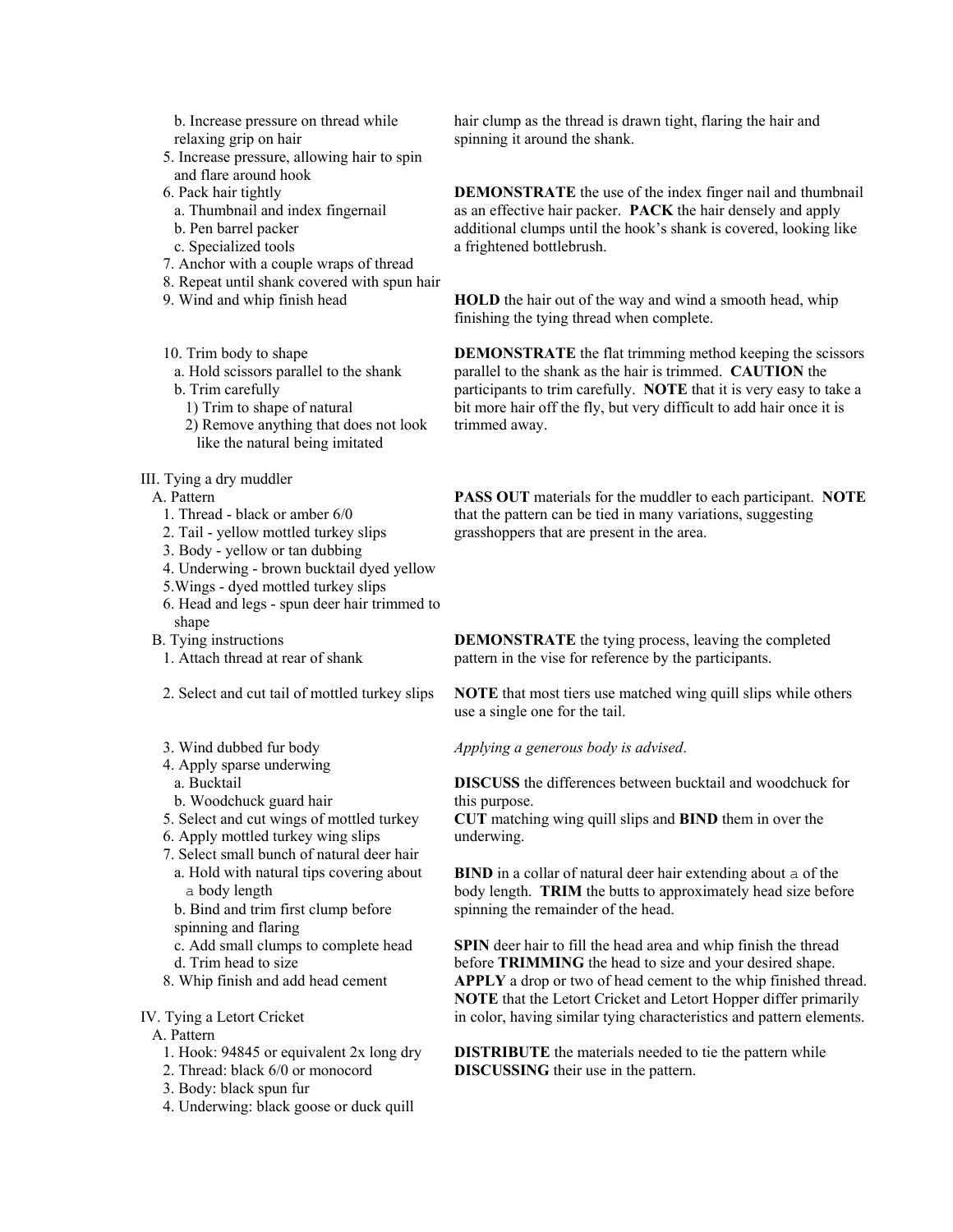- 5. Wing (Collar): black deer hair
- 6. Head: spun black deer hair
- B. Tying procedure
	- 1. Dub black fur body to shoulder area
	- 2. Prepare and bind in goose quill slips
	- 3. Bind in deer hair tips as a collar and wing
	- 4. Spin deer hair head
	- 5. Whip finish thread and lacquer
	- 6. Trim head to shape
- C. Letort Hopper
	- 1. Hook: 94845 or equivalent
	- 2. Thread: yellow 6/0 or monocord
	- 3. Body: yellow spun fur
	- 4. Underwing: mottled turkey slips
	- 5. Collar and wing: brown deer hair
- 6. Head: spun deer hair
- V. Tying Dave's Hopper
	- A. Originator Dave Whitlock
	- B. Pattern
		- 1. Hook: down eye, 2X or 3X long
		- 2. Tail: Red hackle barbs with loop of yellow poly yarn over
		- 3. Body: yellow poly yarn, acrylic or foam
		- 4. Hackle: palmered brown, trimmed short
		- 5. Underwing: brown bucktail dyed yellow
		- 6. Wing: mottled turkey wing quill
		- a. Coat with vinyl cement
		- b. Tied tent style
		- 7. Legs: mottled wing quill barbs, dyed yellow and knotted
		- 8. Head and Collar: spun deer hair, natural or natural dyed yellow, clipped square.
	- C. Tying procedure
		- 1. Bind in clump of red hackle fibers
		- 2. Bind in loop of yellow poly yarn over tail
		- 3. Bind in long brown hackle for rib
		- 4. Wind or dub poly yarn body to shoulder
		- 5. Palmer hackle to shoulder
		- 6. Bind off and trim hackles short
		- 7. Apply vinyl cement to turkey quill
		- 8. Clip matching pairs of wing quill slips
		- 9. Bind over body and tail tent fashion
		- 10. Trim base of quill slips
		- 11. Prepare and attach rear legs
		- a. Knot wing quill barbs
		- b. Bind in "kickers" beside head
		- c. Allow to extend nearly to tail
		- 12. Bind in deer body hair collar
		- a. Leave natural tips to rear
		- b. Pack butts of hair

**TIE** a demonstration fly and leave it in the vise as a model.

**DUB** a fairly stout body about b shank length.

**CUT** matching goose quill slips and **BIND** them in as a tent-style wing.

**APPLY** black deer hair as a collar and wing extending over the goose quill wing. **TRIM** the butts about head size.

**APPLY** a spun deer hair head, and whip finish the thread.

**TRIM** the head to a rounded shape, leaving a generous head.

**DISCUSS** the Letort Hopper and the materials used in it. Have the participants **TIE** one if desired.

**NOTE** that this is a much more complex hopper pattern originally designed by professional Dave Whitlock as a western terrestrial. It works well wherever hoppers are found.

**DISTRIBUTE** the materials needed for the pattern while **DISCUSSING** their use

**BIND** in a generous clump of red hackle fibers as a tail, then **ADD** a loop of yellow poly yarn over it as part of the extended grasshopper body.

**BIND** in a long brown hackle to be used as a rib.

**WIND** or **DUB** a yellow poly yarn body to the shoulder area, leaving enough room for the head and collar.

**PALMER** the hackle over the body, binding it off at the shoulder; then **TRIM** the hackle fibers short.

**PREPARE** matching turkey wing quills by **APPLYING** vinyl cement to the feathers, **CLIPPING** matched slips, and **BINDING** them in tent-style over the body and tail.

**TRIM** the bases of the quill slips closely.

**KNOT** two large yellow or mottled wing quill barbs (turkey or goose) in the middle and **BIND** them in beside the wing as the jumping legs, **ALLOWING** them to extend almost to the tail.

**BIND** in a deer hair collar (brown dyed yellow) covering about a to 2 the body. **PACK** the butts of the hair and **TRIM** them roughly to shape.

**SPIN** the same body hair to cover the head area, packing after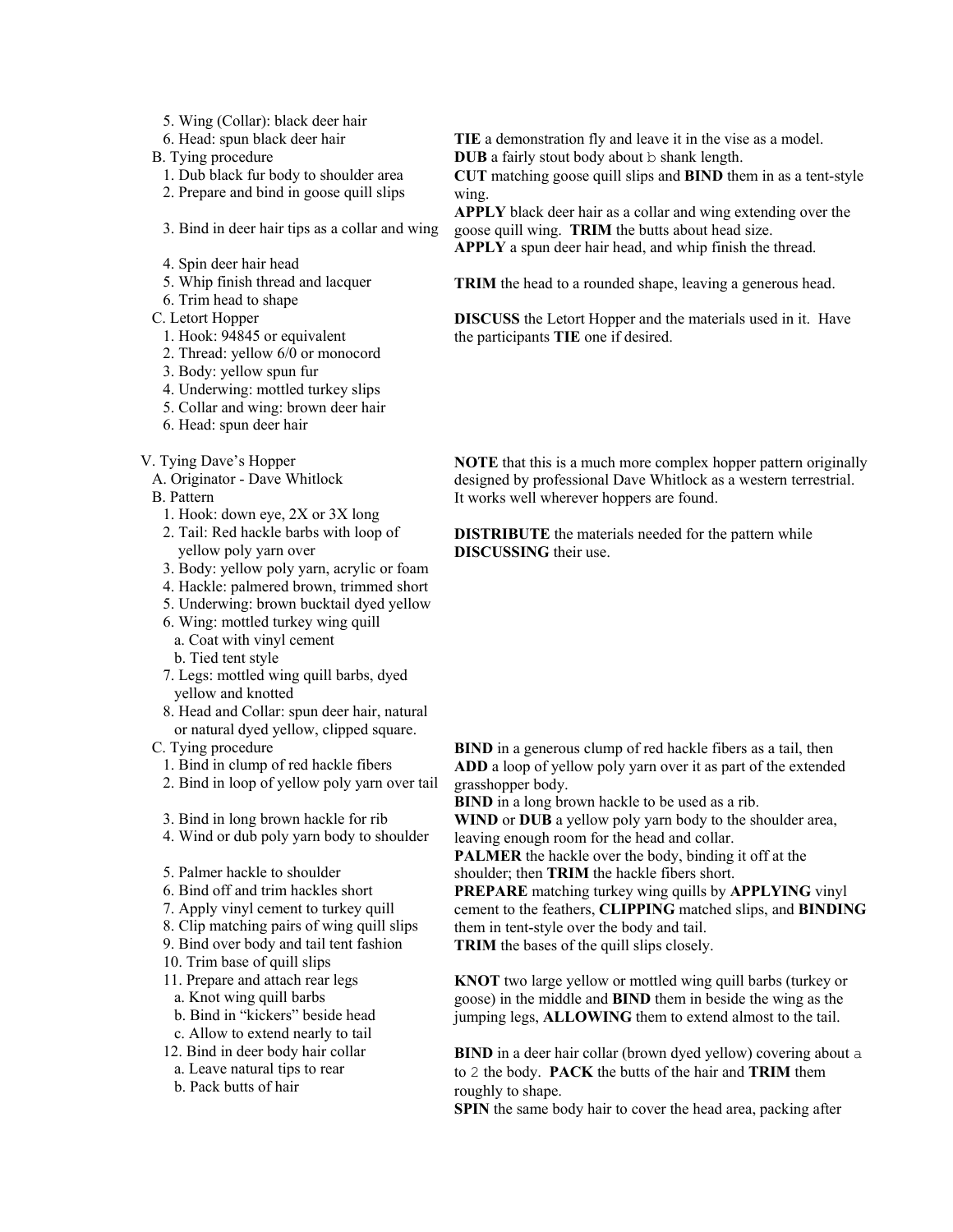- 13. Spin body hair head
- 14. Whip finish and lacquer
- 15. Trim head to shape square off face

VI. Other spun hair patterns

- A. Ants
- B. Beetles
- C. Caterpillars of all sizes

#### **Summary Activity**

each small bunch is applied. **WHIP** finish the thread and apply a drop of two of head cement. **TRIM** the head to shape, leaving it **SQUARE** at the face.

**NOTE** that many other types of flies can be tied suggesting ants, beetles, caterpillars and similar organisms.

Review the patterns tied and the skills developed in tying them. Hold a "fly show" having each tier discuss their efforts, the skills they have learned, and ways they might want to improve later efforts at tying the same patterns or similar ones. Have them suggest other patterns they might be able to tie using these skills.

#### **Lesson Narrative**

#### **Spinning Hollow Hair**

In general, spinning hollow hair, like deer body hair, is the exception to the hold-tightly-and-bind-tightly rule. Either taking a loose turn or two around the hair clump and shank or finishing a turn while letting the fingers relax will cause the hair to flare and spin around the shank until it locks in place. The flaring is the result of squeezing or pinching a hollow, air-filled hair. The spinning results from the hair sliding around the shank as the thread is tightened. Winding a turn or two of thread through the hair usually will cause it to lock in place. Packing the hair by pressing it backward with either a hair packer or the nails on the index finger and thumbnail makes the spun hair body or head tighter and more buoyant. Packing tools can be purchased commercially or a very serviceable one can be made from the barrel of a ballpoint pen.

A turn or two of thread in front of each clump after it is packed will hold it in place. Multiple small clumps of hair results in a much tighter, more durable spun hair fly. In addition, this approach results in less thread breakage and much more even distribution of the hair. For most purposes, a clump about half the size of a common lead pencil is just about right, but experiment to see what works best for you.

Once the hair has been applied (it should look a bit like a frightened bottle brush), it must be trimmed to shape. This process is simply removing everything that does not look like what you want to have at the end. Holding the scissors flat to the shank rather than cutting into the spun hair with the tips of the scissors will nearly always produce a better body. Remember that it is easier to take a bit more material off than it is to put even a little bit back on, so trim carefully. Watch the scissor tips!

#### **Tying an Oak Leaf Roller**

Oak leaf rollers are small caterpillars, often called inchworms. They are abundant in many regions during the summer, and fish feed on them heavily when they are falling into the water along lake or pond edges or on wooded streams. The pattern follows:

Hook: 2-3z long, # 10-14 Thread: 6/0 yellow, green or brown Body: yellow or green deer body hair spun and clipped to shape Head: tying thread

Clamp a hook in the vise and attach the thread near the rear end of the shank. Select a small bunch or deer body hair of the desired color (6-10 hairs is about right) and clip them off the skin as close to the skin as possible. Holding the natural tips to the rear, take one or two loose turns of tying thread around the middle of the hair clump. Increase the pressure on the thread while relaxing the grip on the deer hair. The hair should flare and begin to spin around the shank. Take a turn or two through the hair clump, then pack the spun hair together, either by using a tool or with the fingernails. Once the material has been packed, take a turn or two in front of the clump to stand it up straight. Repeat the process until the entire shank is covered with tightly packed spun deer hair. Wind a small head, whip finish the thread, and apply a drop or two of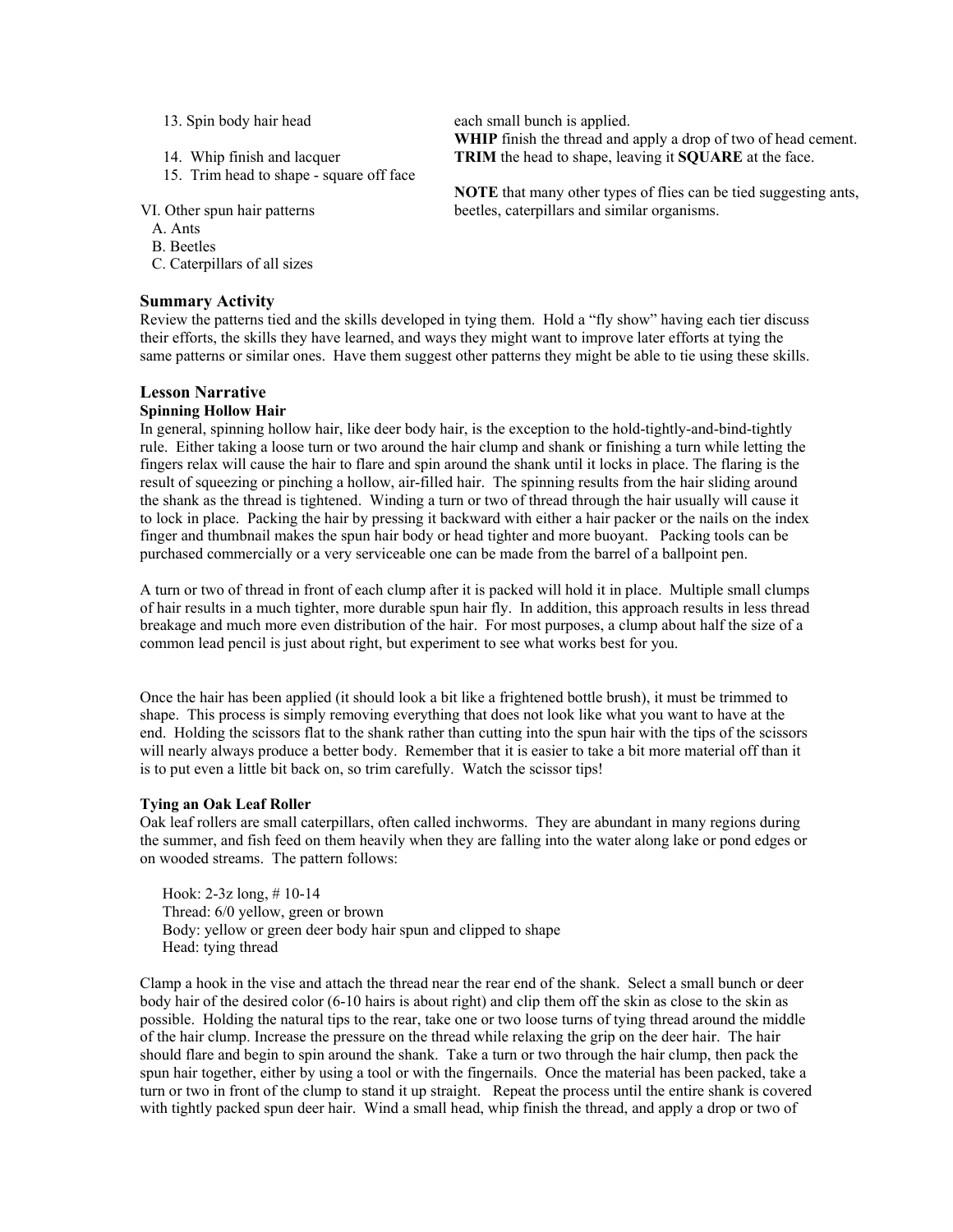head cement before removing the hook from the vise. Holding the scissors parallel to the shank, trim the deer hair into a cylinder about the same diameter as the inchworms you are seeing by removing anything that does not look like the caterpillar.

#### **Tying a Dry Muddler**

The muddler minnow is a wonderfully useful pattern that can be fished below the surface as a streamer or on the surface as a wounded minnow, stonefly or grasshopper. This pattern is tied as a hopper, but useful for the other purposes.

Hook: 2-3x long, 8-14 Thread: black or amber 6/0 Tail: yellow mottled turkey slips Body: yellow or tan dubbing Underwing: brown bucktail dyed yellow Wings: yellow mottled turkey slips Collar: yellow deer hair tips Head: spun yellow deer hair trimmed to shape

Attach the tying thread at the rear of the shank. Prepare a pair of yellow mottled turkey wing quill slips, match them carefully, and bind them in place as a tail. Trim the bases of the wing quill slips closely. Dub a body of yellow or tan dubbing material over the base of the tail tie-down, winding it to the shoulder. Bind in a sparse underwing of either woodchuck guard hairs (on the legs) or yellow bucktail from the brown part of the tail. Select and cut a pair of wings from matched dyed yellow mottled turkey wing quills. Hold them over the underwing and bind them in place with several tight turns of tying thread. Trim the butts of the material away and wind over them to provide a smooth tie-down area for the spun hair head and collar. Clip a small bunch of coarse bucktail (near the rump) or fine yellow dyed brown deer hair. Holding the clump so the natural tips come about 1/4 to 1/2 of the way back on the body and in place near the base of the wings, spin the hair around the hook. Trim the butts of this clump before completing the head. Spin deer hair to fill the remainder of the shank, packing tightly and whip finishing the thread at the eye of the hook. Apply head cement to the whip finished area before removing the fly from the vise and trimming the head to shape carefully.

### **Tying a Letort Cricket**

The Letort cricket was originated as a companion to the Letort hopper. Both patterns were intended for trout during the late summer when these insects often brought large trout to the surface. Both of them are suggestive, rather than strictly imitative patterns, but they are effective. They are very similar to the previous pattern except for the order in which the materials are applied.

Hook: 94845 or equivalent 2x long dry Thread: black 6/0 or monocord Body: black spun fur Underwing: black goose or duck quill Wing (Collar): black deer hair Head: spun black deer hair

Start the pattern by dubbing a black fur body from the rear of the shank to the shoulder area. Prepare and bind in a pair of black goose quill slips tent style over the body. Using techniques used in the previous pattern, bind in a clump of black deer hair with the tips of the hair forming a collar that extends back over the wing and body. Trim the butts of the hair and spin the remainder of the shank full of black deer hair. Whip finish and apply head cement to the thread. Remove the fly from the vise and trim the deer hair to form a somewhat large, rounded head in a cricket shape.

The Letort hopper is tied in the same fashion using the following pattern.

Hook: 94845 or equivalent Thread: yellow 6/0 or monocord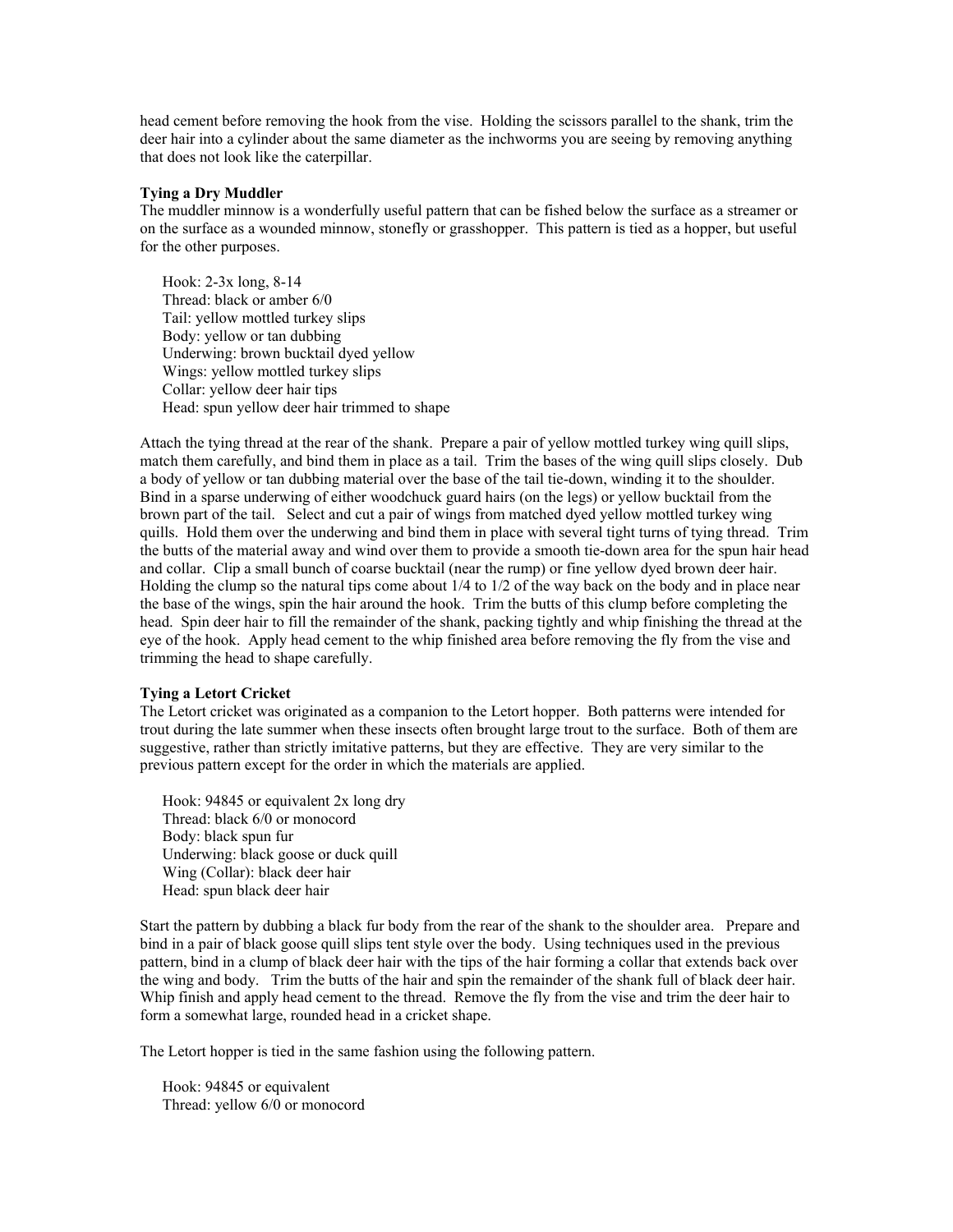Body: yellow spun fur Underwing: mottled turkey slips Collar and wing: brown deer hair Head: spun deer hair

#### **Tying Dave's Hopper**

Dave's hopper was originated by professional tier, Dave Whitlock. It is a somewhat more imitative pattern than the Letort hopper and a very popular pattern among western fly fishermen during the summer. The pattern follows.

 Hook: 2-3x long dry fly Tail: red hackle barbs with loop of yellow poly yarn over Body: yellow poly yarn, acrylic or foam Hackle: palmered brown, trimmed short Underwing: brown bucktail dyed yellow Wing: mottled turkey wing quill tied tent style Legs: mottled wing quill barbs, dyed yellow and knotted Head and collar: spun deer hair, natural or natural dyed yellow, clipped square.

Bind in a generous clump of red hackle fibers for a tail and add a loop of yellow poly yarn over the tail as an extended body. Bind in a long brown hackle for a rib, then wind the yellow poly yarn or dub a yellow fur body to the shoulder. Palmer the brown hackle over the body, binding it off at the shoulder; then trim the hackle fibers short. Bind in a sparse underwing of the brown part of a yellow bucktail. Prepare the wings by applying vinyl cement to a matched pair of mottled turkey wing quills. Clip a pair of matched wing quill slips from them. Bind those wings in over the body and tail so they form a low profile tent. Trim the quill slips closely and wind over them to form a smooth base for the collar and head. Clip a pair of mottled yellow wing quill fibers, knotting them in the middle. Bind them in place along the wings, so the tips extend back toward the tail. Bind in a clump of dyed yellow deer hair extending back about 1/4 to 1/2 way on the body, leaving the natural tips to the rear. Pack the butts of the hair, wind in front of them to stand them up and spin the rest of the shank full of tightly packed hair. Whip finish the thread at the rear of the eye and apply a drop or two of head cement to seal the thread. Remove the hook from the vise and trim the head to shape, squaring off the face of the head vertically.

#### **Other Patterns**

Spun hair can be used for a wide array of patterns beyond those presented here. It can be used to tie floating ants, beetles, caterpillars, or even small fish imitations as well as hair bugs (in another lesson). The techniques are the same. Only the shapes have been changed to protect the innocent.

#### **Exhibit or Sharing Suggestions**

- 1. Prepare a poster, models or photographs to show the steps in tying a selected spun hair pattern.
- 2. Study fly-fishing books or magazines to locate patterns for some other flies using these hair-spinning techniques. Try the flies and share the results of your work with your group or other interested persons.
- 3. Prepare a method demonstration on tying a spun hair fly. Using partially tied flies in different stages of development, present the demonstration in an appropriate setting.
- 4. Prepare a photographic story of tying a selected spun hair fly from the beginning of the tying process to using it in fishing.
- 5. Record your experiences with tying and using flies in a tying and fishing journal. Share that journal with others in an appropriate setting.
- 6. Make a series of flies and fly pattern cards that can be exhibited at a fair or similar gathering.